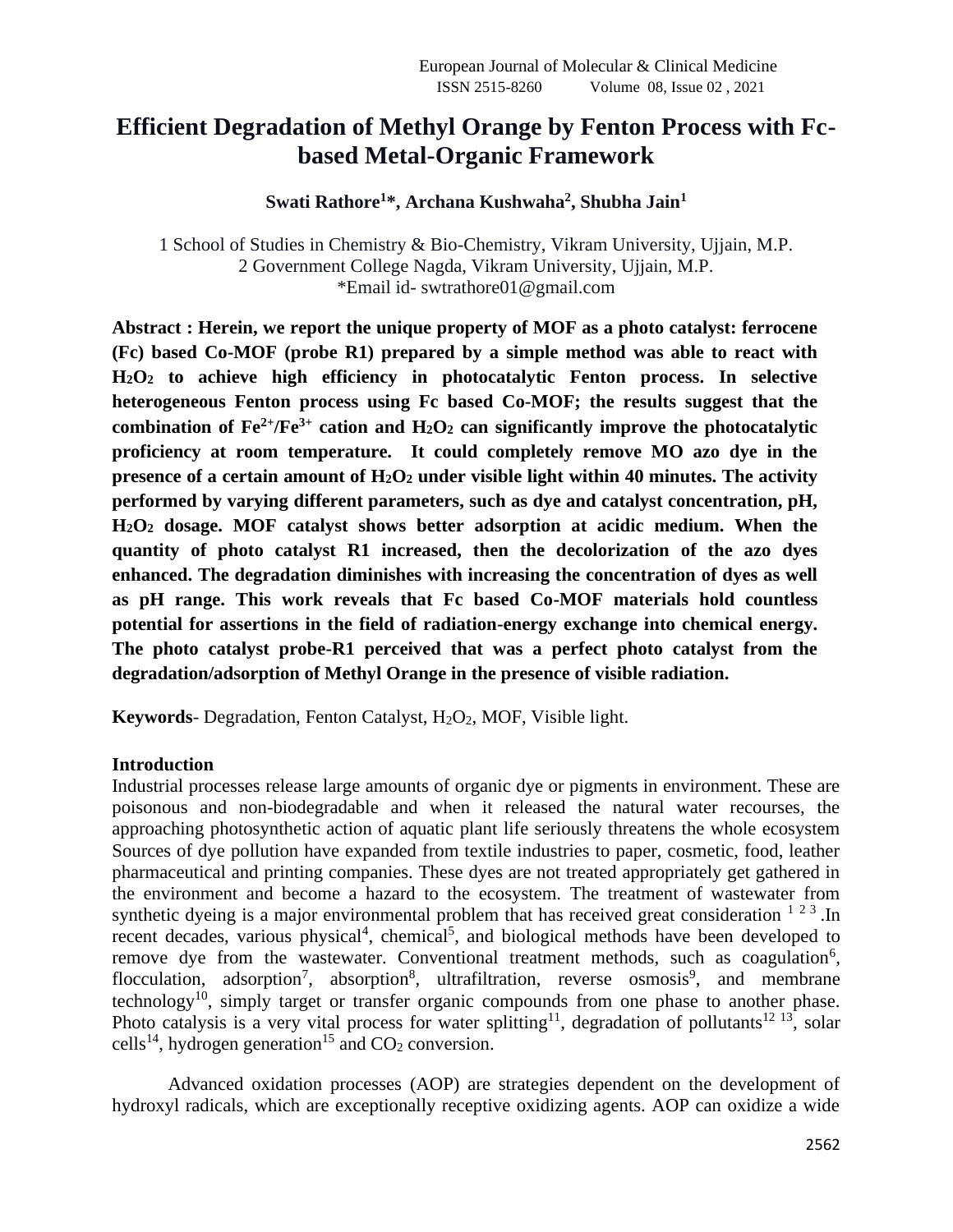range of compounds that would otherwise be difficult to decompose. The Fenton heterogeneous procedure utilizing  $H_2O_2$  as the precursor oxidizer is one of the most grounded AOPs and, after the disintegration of  $H_2O_2$ , produces amazing hydroxyl radicals that can break down most natural contaminations under reasonable circumstances.<sup>16 17</sup>

The metal-organic frameworks (MOFs) are rapidly growing class of materials for their various network architectures in a 3D space. The network architectures constructed from metal ions or clusters are linked together by multifunction organic bridging ligands, which can expose more metal active sites with inherent a large specific surface area, uniform but tunable cavity, porosity, and are easy to functionalize with different ligands have allowed them to show a variety of potential applications.3−9.

Actually, several studies that demonstrate the successful applications of MOFs in photocatalysis, mostly for photocatalytic dye degradation or hydrogen production, have emerged.  $[11, 12]$ 

Earlier many photo catalyst systems synthesized such as carbon-based nanomaterials, semi conducts TiO<sub>2</sub>, ZnO, WO<sub>3</sub>, CdS, some nanotubes, graphene, and nanocomposites also have concerned prominent attention. Ferrocene  $Fe(C_5H_5)_2^{17}$  is a highly stable organometallic compound which is nontoxic, due to the rich application of the iron(II) center it has been extensively used in many areas in present days.<sup>20</sup> Fc has an electron donor-acceptor conjugated arrangement; it has redox reversible moiety which is having high catalytic capacity. Here we used ferrocene based MOF as a visible-light-driven photo catalyst for absorption/degradation of waste product azo dye Methyl Orange.<sup>21</sup>

### **1. Materials and method**

Co (NO3)2·6H2O, ferrocene dicarboxylic acid (FcDCA), 4,4′-bipyridyl, NaOH, MeOH and all the dyes. All materials were procured from Merck and used in the experiments as received. The solvents were used without any further purification.

### **1.1.Synthesis of Catalyst probe R1**

According to the reported literature (shown in Fig.-1) Fc Based Co-MOF (R1) was successfully synthesized by using an aqueous solution of  $Co(NO<sub>3</sub>)<sub>2</sub>$ .6H<sub>2</sub>O was prepared.<sup>22</sup> On the other side methanolic solution of 4,4-bipyridyl mixed with an aqueous solution of the sodium salt of FcDCA and the resulting solution stirred for 1 hr. to make a clear solution. After that 2.5 ml of mixed ligand solution was gradually and carefully added into  $Co (NO<sub>3</sub>)<sub>2</sub> .6H<sub>2</sub>O$  solution. Then, the orange-red colored solid compound was recovered by filtration, washed with MeOH and finally dried overnight at under vacuum.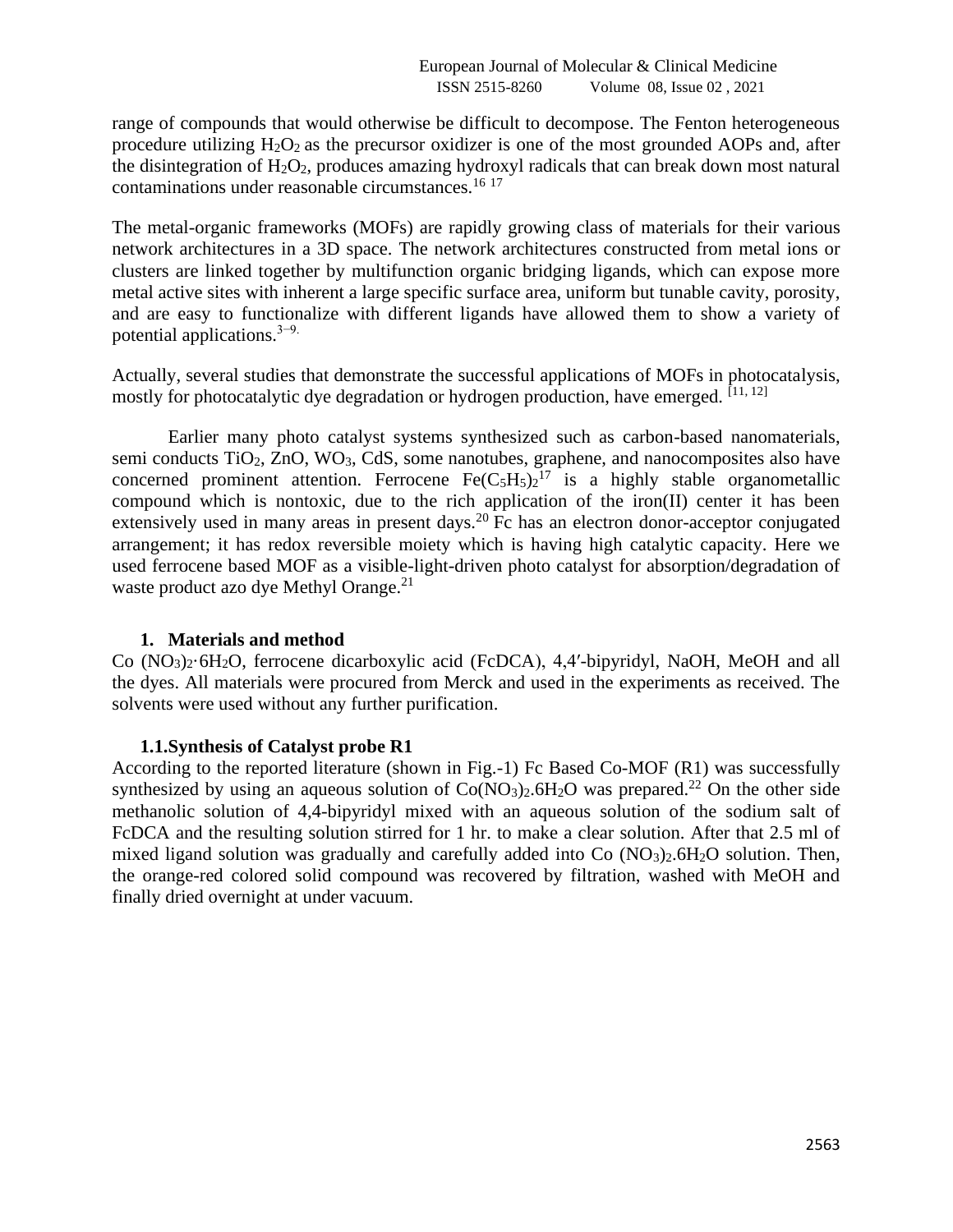

Fig. 1 The structural formula is 3,7-bis (Dimethylamino)-phenothiazin5-ium chloride.

# **1.2.Photocatalytic degradation of MO**

The Fc-based photocatalytic MOF evaluations were examined by removing the MO dye under a Xenon 500-watt lamp at room temperature. The space between the light source and the beaker surrounding the reaction mixture was permanently at 10.0 cm. Photo catalysts R1 (10.00 mg) were dissolved in an aqueous solution of 40.0 ml MO (10.0 ppm) in a 50.0 ml beaker. Before exposure, the reaction mixture was magnetically stirred in the dark for 1 hr. to confirm the creation of adsorption /absorption equilibrium. After the equilibrium, the addition of  $H_2O_2$  is permitted. Stirring continued during the photo construction experiment. The samples were removed at regular intervals and centrifuged to separate the photo catalyst from the reaction mixture. Changes in the concentration of MO were observed by measuring the absorption intensity at wavelength  $\lambda = 463$  nm using a spectrophotometer.

### **2. Results and discussion**

Experiments on photocatalytic degradation of the MO dye in visible light were performed as a function of time. The photocatalytic activity of the R1 probe was studied by the adsorption/degradation of the MO dye. MO has been selected as the standard dye because it exhibits maximum degradation in the shortest time possible. MO has a characteristic peak at 463 nm. The R1 probe offers enough surface area for further investigations to experiment with photo catalysis. Fig.2 shows an optimization experiment to terminate MO in the presence of R1 and H<sub>2</sub>O<sub>2</sub> probes without irradiation. The same experiment was performed only in the presence of R1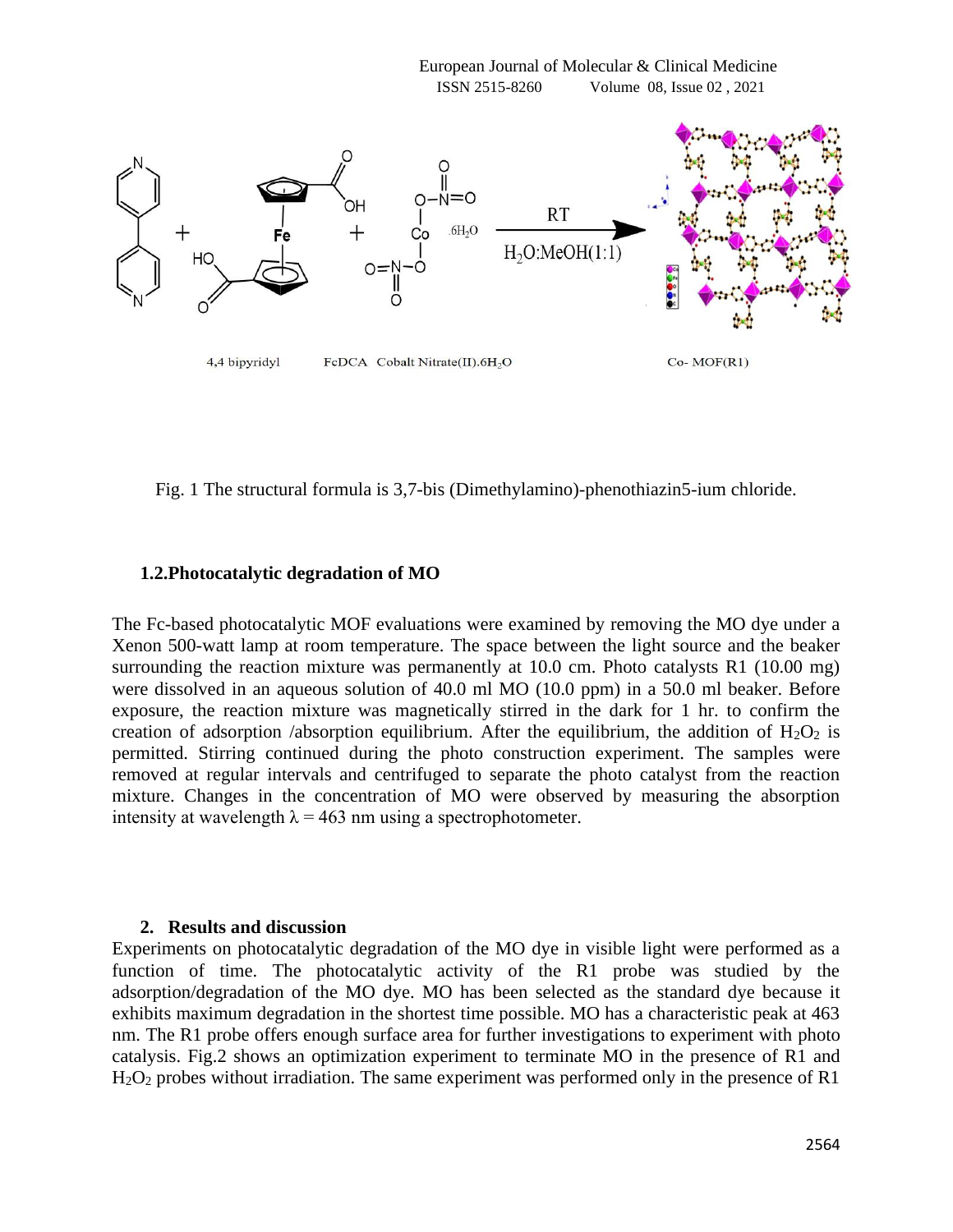and  $H_2O_2$  probes. Under two conditions, no significant change in the corrosion of MO was found.



Fig. 2 Comparison between R1+visible light+HP, R1+ HP, HP alone, R1 alone

In the photo catalytic experiments carried out in the presence of visible light and catalyst R1 with H2O2, remarkable changes in absorption occurred. About 90% of the MO was removed in 50 minutes. This is shown in Fig.3.



Fig.3 Absorption spectra of Methyl orange (MO) solution under Visible light in the presence of photo catalyst probe R1 (10 mg).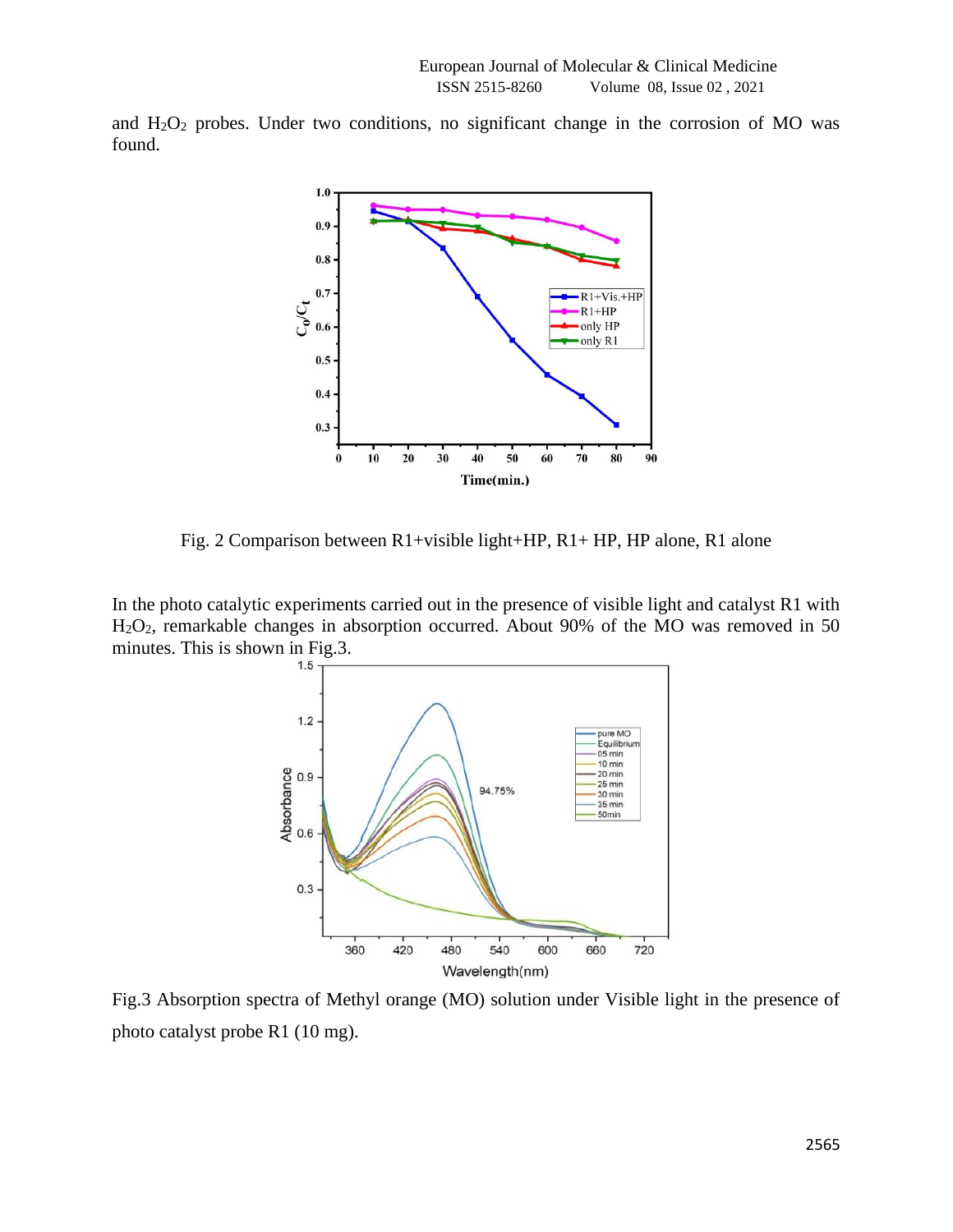European Journal of Molecular & Clinical Medicine ISSN 2515-8260 Volume 08, Issue 02 , 2021

The surface charge of the R1 played an important part in the photocatalytic process. The MO indicates greater adsorption on the surface of the R1 in the acidic medium due to attraction between oppositely charged species. The degradation of MO can be shown by observing the dye solution with the naked eye.

#### **Effect of H2O<sup>2</sup> dosage**

In the Fenton process,  $H_2O_2$  is a source of  $^*OH$  radicals. The degradation of MO was studied with varying dosage of  $H_2O_2$  from 0.5ml to 3.0 ml and results are shown in Fig.4.



Fig.4 (a) Effect of  $H_2O_2$  concentration 0.5ml to 3ml (MO-10mgL<sup>-1</sup>, catalyst-10mg) (b) Comparison of degradation % of MO with varing  $H_2O_2$  dosages

It reveals that increasing the dosage of  $H_2O_2$ , the degradation of MO is enhanced due to the improvement of availability of active radical OH<sup>\*</sup> which degrades MO dye.

### **Effect of dye concentration & Catalyst dosage**

Keeping the catalyst loading concentration constant at 10 mg/40 ml of the dye solution, the results of varying the amounts of the dye (from 10 ppm to 25 ppm) were examined, as shown in Fig. 5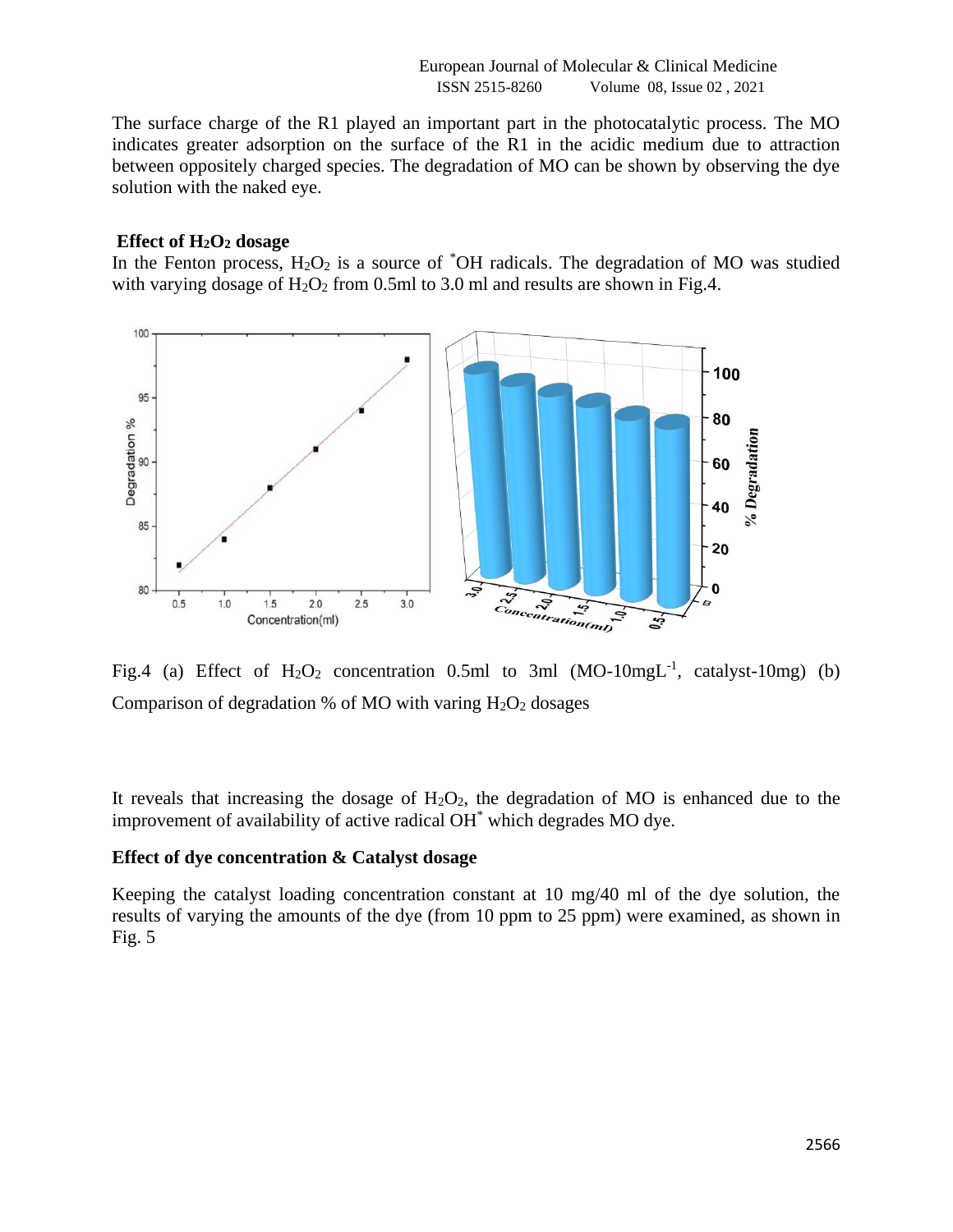

Fig.5 (a)Effect of dye concentration 10-25 ppm (HP- 0.5ml, catalyst-10 mg) (b)Comparison of degradation % of MO with varing dye concentration.

The number of dye molecules increases, then the amount of light (photons) that enter in the dye solution which affects the catalyst surface and reduces the active sides due to the obstruction of the light path. The amount of catalyst was then varied from 10 mg to 40 mg/40 ml of constant dye solution with a concentration of 10 ppm. We observed that as the amount of catalyst increased, the reaction kept faster due to an increase in the number of active surfaces on the catalyst. However, the reaction rate decreased from 25 mg, which could be due to the obstruction of the light path to reach the dye molecules, as shown in Fig.6. Light scattering may dominate at higher catalyst loads.

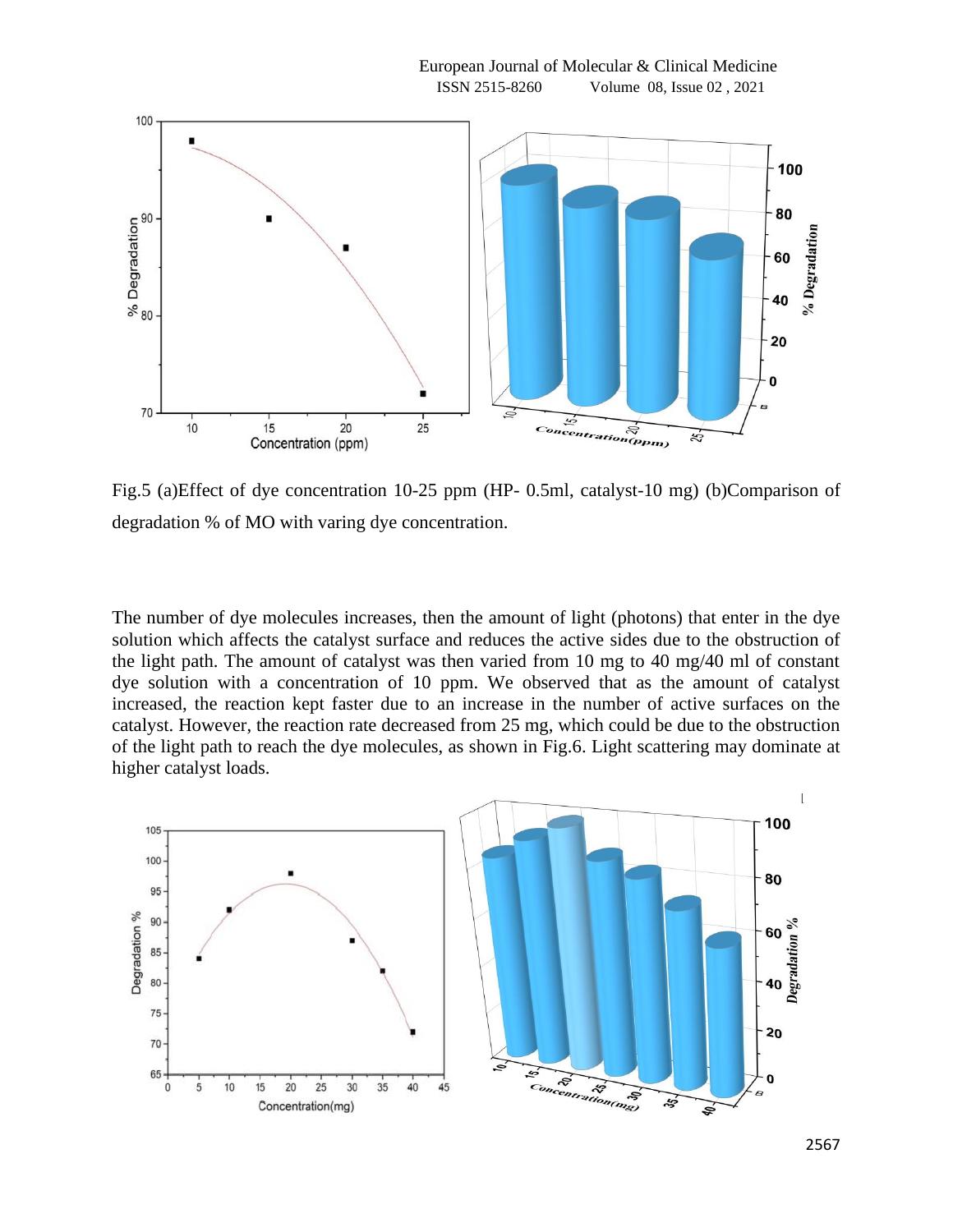Fig.6 (a) Effect of varying the catalyst dosages from 10mg to 40 mg (MO-10 mg  $L^{-1}$ , HP-0.5ml) (b) Comparison of degradation % of MO with various concentration of R1

# **Effect of pH**

The photo degradation response was likewise studied under changing pH conditions (2 to 10 pH). It reveals that increasing the pH (alkaline) range of the solution; it could diminish the degradation of MO diminished, shown in Fig.7.



Fig.7 (a) Effect of pH 2 to 10 (MO-10 mgL<sup>-1</sup>, HP- 0.5ml, catalyst-10 mg) (b) Comparison of degradation % of MO with varing pH range.

In an acidic medium, the surface of the catalyst produces ferrous ions, which creates the HO<sup>\*</sup> radical. As per the report, the acidic condition favors the heterogeneous Fenton catalysis. HO\* radicals attack on the bonds which are present in the dye molecules which may be in arrange on the impetus surface. The cleavage of the azo bond  $(-N=N-)$  is the reason for the degradation of the MO dye solution. The acidic conditions are encouraged for the arrangement of receptor intermediates which are hydroxyl radicals and are essentially improved, which further monitors/contributes to improving the response rate.

### **Conclusion**

In summary, it could be said that Co-MOF based on ferrocene was successfully synthesized in the literature described above. Probe R1 was also considered as a photocatalyst and  $H_2O_2$ enhanced their activity which shows R1 is a suitable candidate for the Fenton process. The large surface area, the smaller particle size and the heterogeneous activities make this Co-MOF a